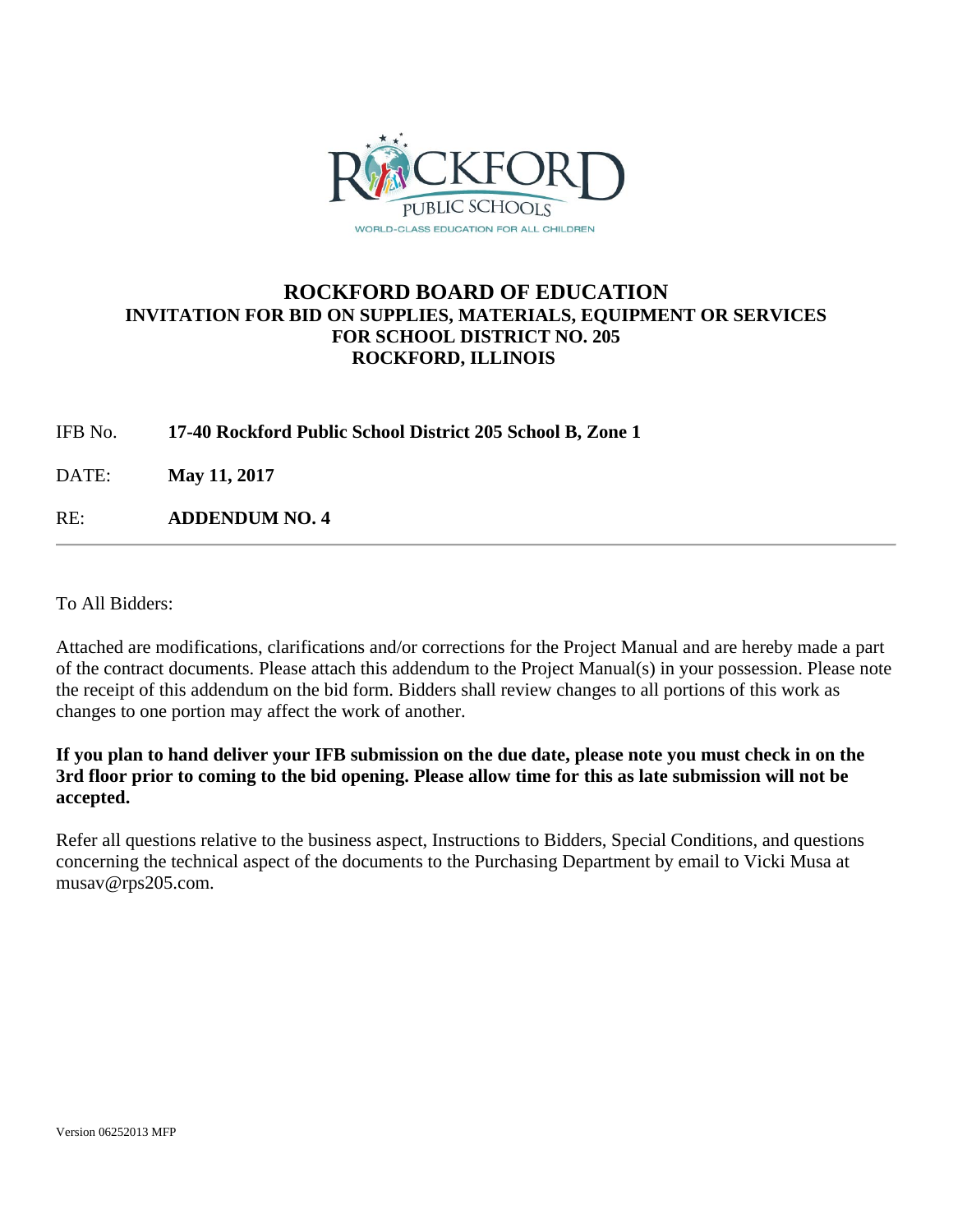# **CANNONDESIGN**

### **Date of Addendum: May 11, 2017 Original Date of Contract Documents: Issued for Bid: March 01, 2017**

**Owner: Architects and Engineers**

Rockford Public School District 205 Cannon Design School B, Zone 1 225 N. Michigan Ave, Suite 1100 Rockford, IL Chicago, Illinois 60601 Cannon Project No. 005005.00

This Addendum amends Drawings and/or Specifications and/or Addenda for the above titled project, as indicated below, and is hereby incorporated into the Contract Documents as part thereof.

Bidders are required to acknowledge receipt of this Addendum in the space provided on the Proposal/Bid Form.

### **GENERAL NOTES:**

- 1. **The Bid Date has been revised to Tuesday, June 6, 2017, at 2:00 p.m.** A revised Bid Form will be issued in a forthcoming addendum.
- 2. All required bidding documents are to be submitted in a single document format. Duplicates of the bidding documents are not required.
- 3. The Asbestos Notification (refer to ROCKFORD PUBLIC SCHOOLS REQUIRED BID FORMS CHECK LIST) is unnecessary for a bid on a new building as the existing asbestos and structures will be removed by others.
- 4. At its option, the General Contractor may choose to bond the masonry subcontractor; however, it will not be a requirement of the contract with the Owner.
- 5. IDOT bond requirements for contractor The District will NOT post a bond on behalf of a contractor. The contractor needs to post the bond.
- 6. The Phase I Environmental Site Assessment Report for the site can be accessed from the following link:

[http://download.fehr-graham.com/KAK%2016-735%20A02%20-](http://download.fehr-graham.com/KAK%2016-735%20A02%20-%20Kishwaukee%20School%20Expansion%20Phase%20I%20ESA%20Report.pdf) [%20Kishwaukee%20School%20Expansion%20Phase%20I%20ESA%20Report.pdf](http://download.fehr-graham.com/KAK%2016-735%20A02%20-%20Kishwaukee%20School%20Expansion%20Phase%20I%20ESA%20Report.pdf)